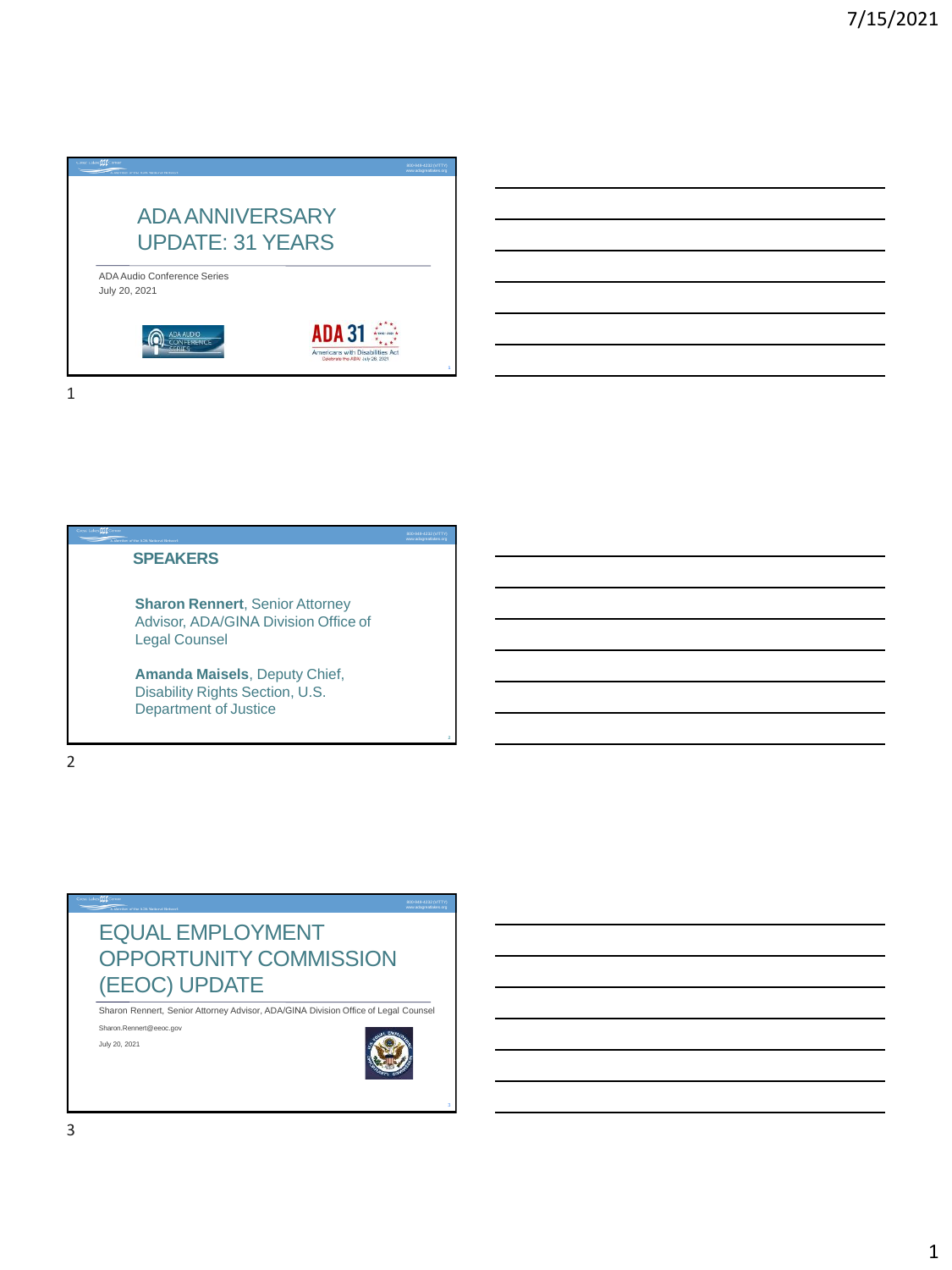## **U.S. DEPARTMENT OF JUSTICE DISABILITY RIGHTS SECTION UPDATE JULY 2021**

**AMANDA MAISELS**

**DEPUTY CHIEF, DISABILITY RIGHTS SECTION U.S. DEPARTMENT OF JUSTICE** [AMANDA.MAISELS@USDOJ.GOV](mailto:Amanda.Maisels@usdoj.gov) ADA.GOV





## **I OLMSTEAD**

**North Dakota Settlement Agreement**  (December 2020)

Adults with physical disabilities in nursing facilities

- 8 year agreement, statewide
- $\blacksquare$  Will ensure that adults with physical disabilities can receive community-based services instead of entering or remaining in nursing facilities
- Affects more that 2500 individuals



## 5

### G **OLMSTEAD**

**Maine Settlement Agreement** (June 2021)

- Young man with intellectual disabilities Maine's Medicaid waiver limited the hours of services in his home, but not in congregate care settings.
- Maine will change policy on the cap for in-home services
- Pay \$100,000 in damages to complainant

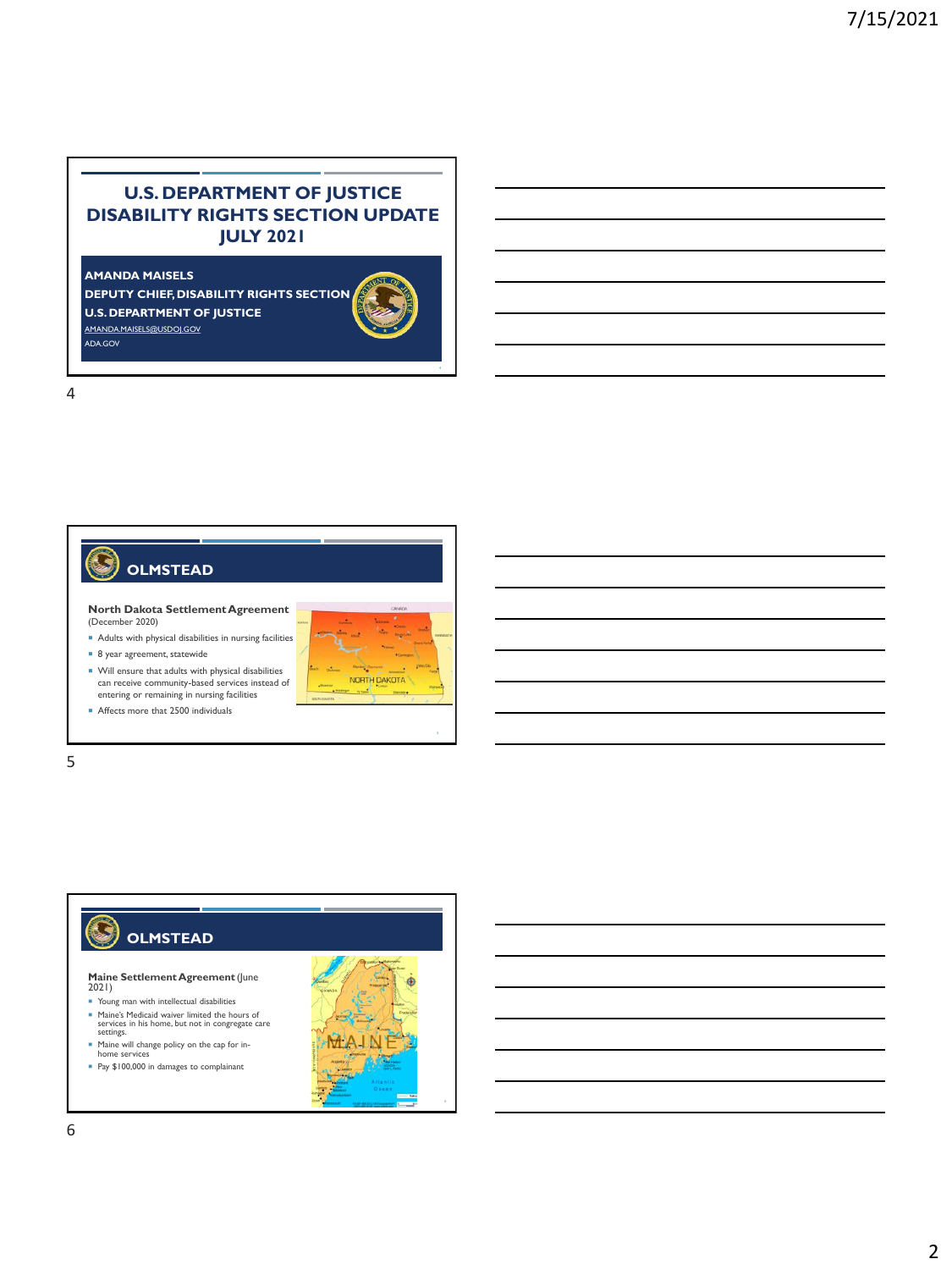## **CHILD WELFARE**

**Massachusetts Department of Children and Families Settlement Agreement** (November 2020)

- First DOJ settlement addressing discrimination against parents with disabilities by a state child welfare agency
- Complaints from parents with physical, hearing, developmental, and other disabilities
- DCF denied requests for reasonable modifications, failed to provide interpreters to individuals with hearing disabilities, and otherwise denied parents with disabilities an equal opportunity
- New Parents With Disabilities Policy
- No decisions based on generalizations or stereotypes



7

G



#### **Amtrak Settlement Agreement** (December 2020)

- **Ensures equal access to Amtrak stations across country**
- Over 10 years, Amtrak will design 135 accessible stations, construct 90, and have 45 more under construction

**\$2.25 million settlement fund** 

file complaints at [civilrights.justice.gov/report](https://civilrights.justice.gov/report)



8



**Accessible Pedestrian Signals in Chicago and New York** (April 2021)

- U.S. intervened in suit against Chicago, 99% of Chicago's intersections lack APS
- Statement of Interest filed in New York, addresses remedy for lack of access to signalized crossings and pedestrian grid

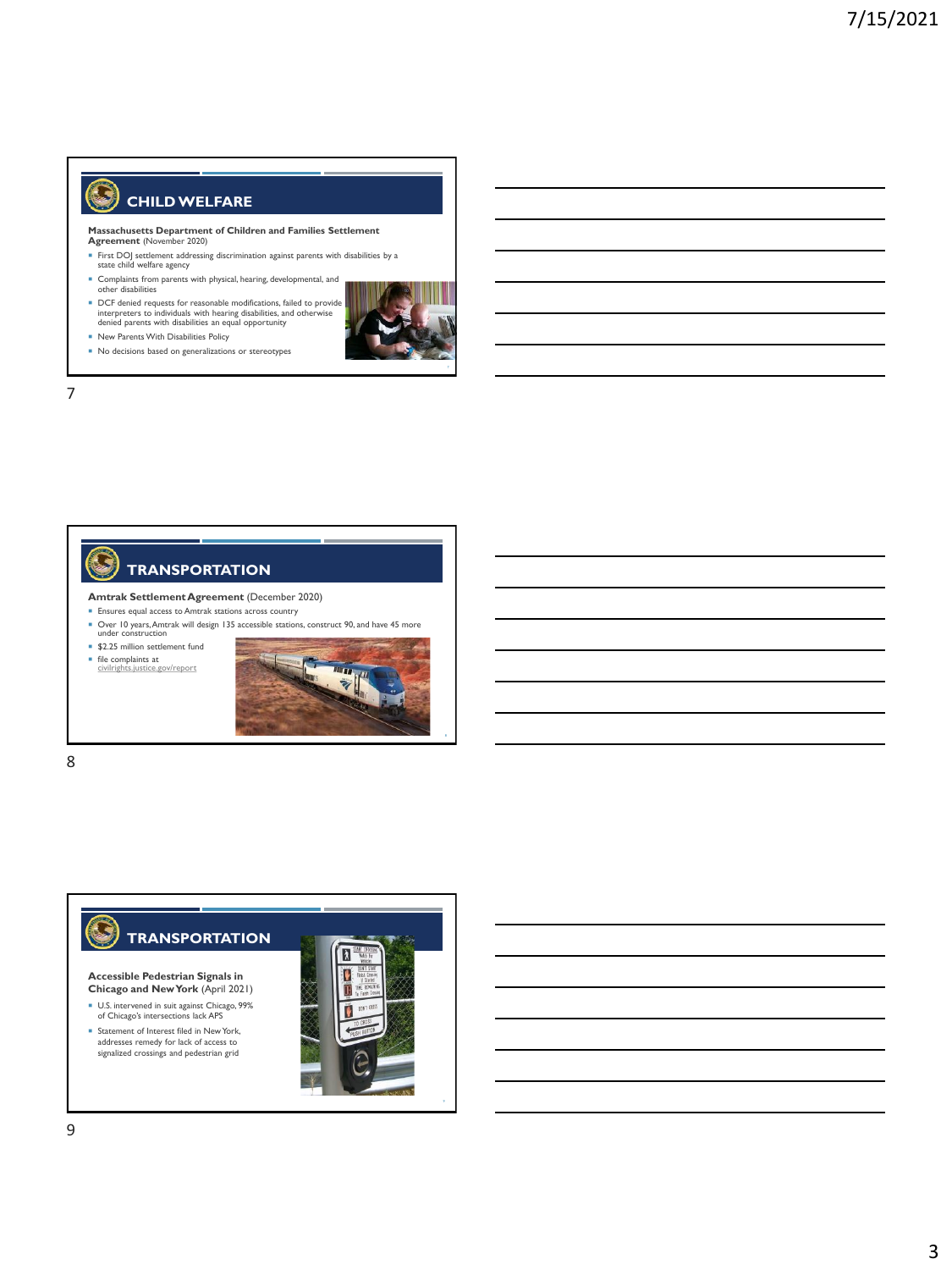#### G **VOTING**

**Newton County, Arkansas Settlement Agreement** (June 2021)

- Polling place accessibility parking areas, pathways, ramps, barriers inside
- No working accessible voting machines
- Make voting program accessible, including selecting locations, surveying for accessibility, using temporary accessibility measures, providing accessible voting machines, ADA coordinator



10



11

12